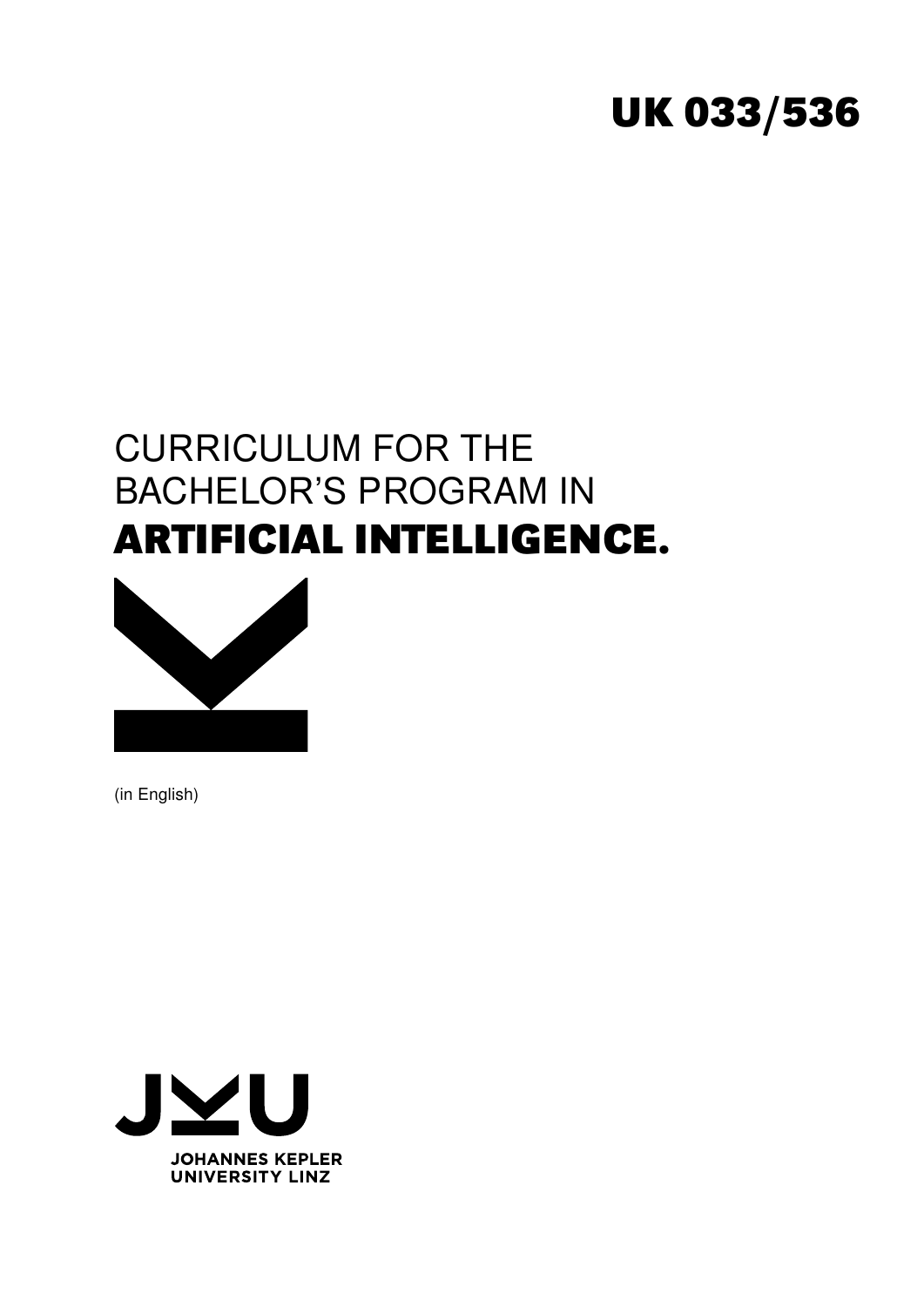# **Contents**

| § 3 Studies Introductory and Orientation Phase enterprised by enterprised and the set of the set of the set of the set of the set of the set of the set of the set of the set of the set of the set of the set of the set of t |  |
|--------------------------------------------------------------------------------------------------------------------------------------------------------------------------------------------------------------------------------|--|
|                                                                                                                                                                                                                                |  |
|                                                                                                                                                                                                                                |  |
|                                                                                                                                                                                                                                |  |
|                                                                                                                                                                                                                                |  |
|                                                                                                                                                                                                                                |  |
|                                                                                                                                                                                                                                |  |
|                                                                                                                                                                                                                                |  |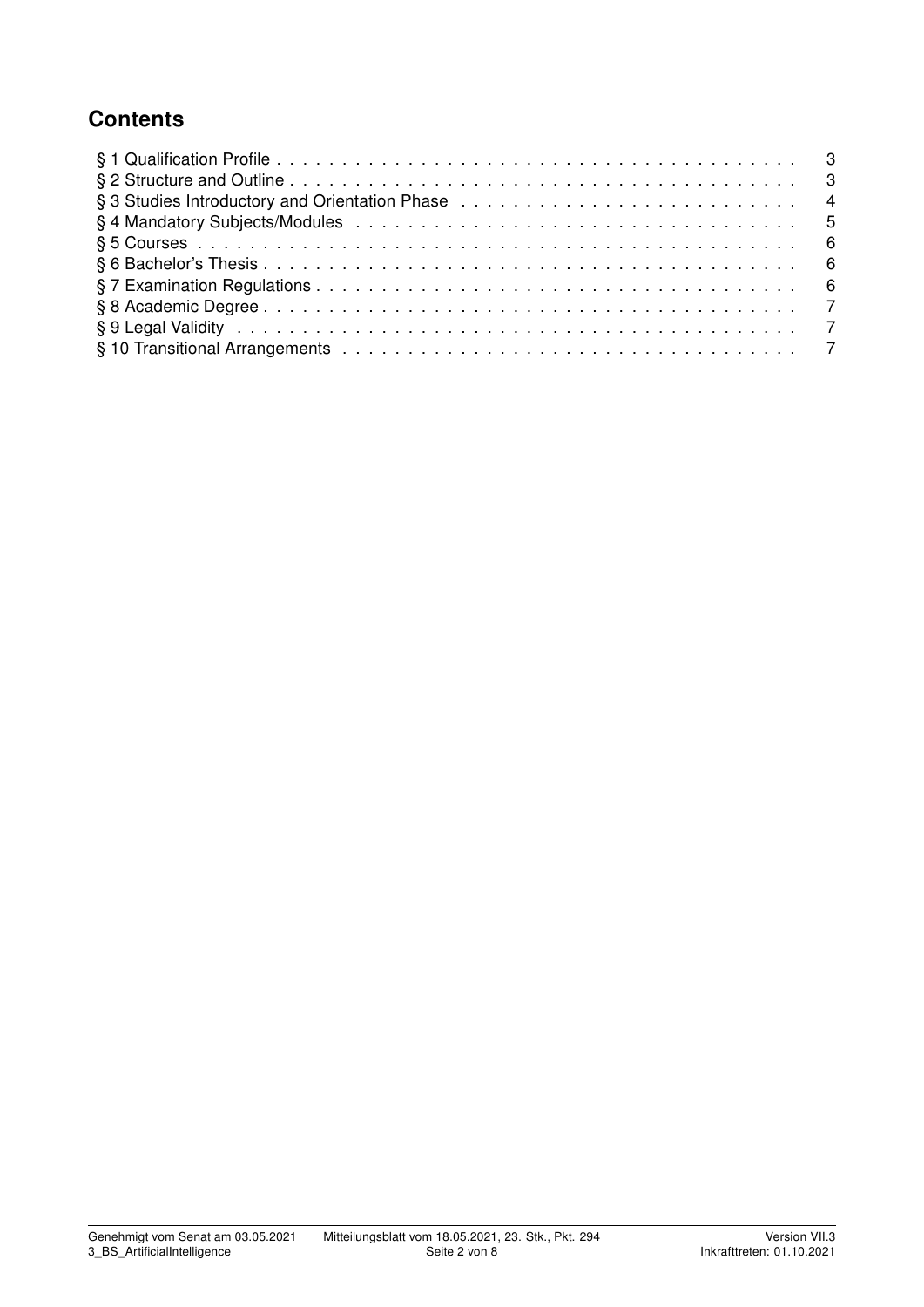# § 1 Qualification Profile

(1) Artificial Intelligence (AI) refers to the ability of machines to perform cognitive tasks commonly associated with human intelligence including perception, learning, reasoning, planning, speech and language, and taking actions. Conceived more than five decades ago with the vision of understanding and emulating human intelligence, AI has since evolved towards a broadly applicable engineering discipline in which algorithms and data are brought together in order to solve a variety of problems in pattern recognition, learning, and decision making. Currently, AI pervades commercial applications in an unprecedented manner and is fundamentally changing how businesses operate across virtually all sectors, including manufacturing, healthcare, education, information technology, finance, and transportation. Concerning the impact of AI on industry and economy, experts frequently state that "data is the new oil, while AI is the new electricity".

(2) The recent surge of AI can mainly be attributed to advances in machine learning, in particular deep learning, where algorithms learn from examples and experience rather than relying on predefined rules. Artificial deep neural networks trained by modern learning algorithms on massive datasets can achieve outstanding and sometimes super-human performance in various fields such as computer vision, speech recognition, and medical applications. Modern developments in AI have created the current vision of a general artificial intelligence, a machine that could successfully perform any cognitive task by virtue of its sensory perception, previous experience, learned skills, and world knowledge. Such a general AI would affect every application area since it could be deployed as an intelligent and highly skilled raw model for learning or deducing specialized solutions for any problem.

(3) AI is, by its nature, an interdisciplinary subject drawing upon computer science, mathematics, robotics, psychology, linguistics, philosophy, and many other fields. The Bachelor program in Artificial Intelligence at Johannes Kepler University (JKU) Linz offers a broad and balanced foundational education in mathematics and computer science on the one side and specialized training in core AI subjects such as machine learning, data science, knowledge representation, reasoning, natural language processing (text and speech), and computer vision on the other. In addition, the students will learn about the broader ethical implications of AI for society.

(4) This Bachelor program focuses primarily on the competency of systematic problem solving. Students should be capable to approach complex tasks in a structured and methodological manner in order to develop valid and useful solutions. In addition, the program promotes social competences by teaching the students to work out and present their concepts and results in teams. Practical training also allows the students to acquire the skills and tools relevant for approaching a wide set of problems they may encounter in their later careers.

(5) This Bachelor program prepares its graduates both for subsequent Master studies and for the immediate entry into the job market, where graduates will be able to develop AI solutions in many different sectors of industry and economy.

### § 2 Structure and Outline

(1) In accordance with § 54 para. 1 UG the Bachelor's program in Artificial Intelligence belongs to the category of engineering degrees and is taught in English.

(2) The Bachelor's program in Artificial Intelligence covers six semesters and consists of 180 ECTS points, which are distributed as follows: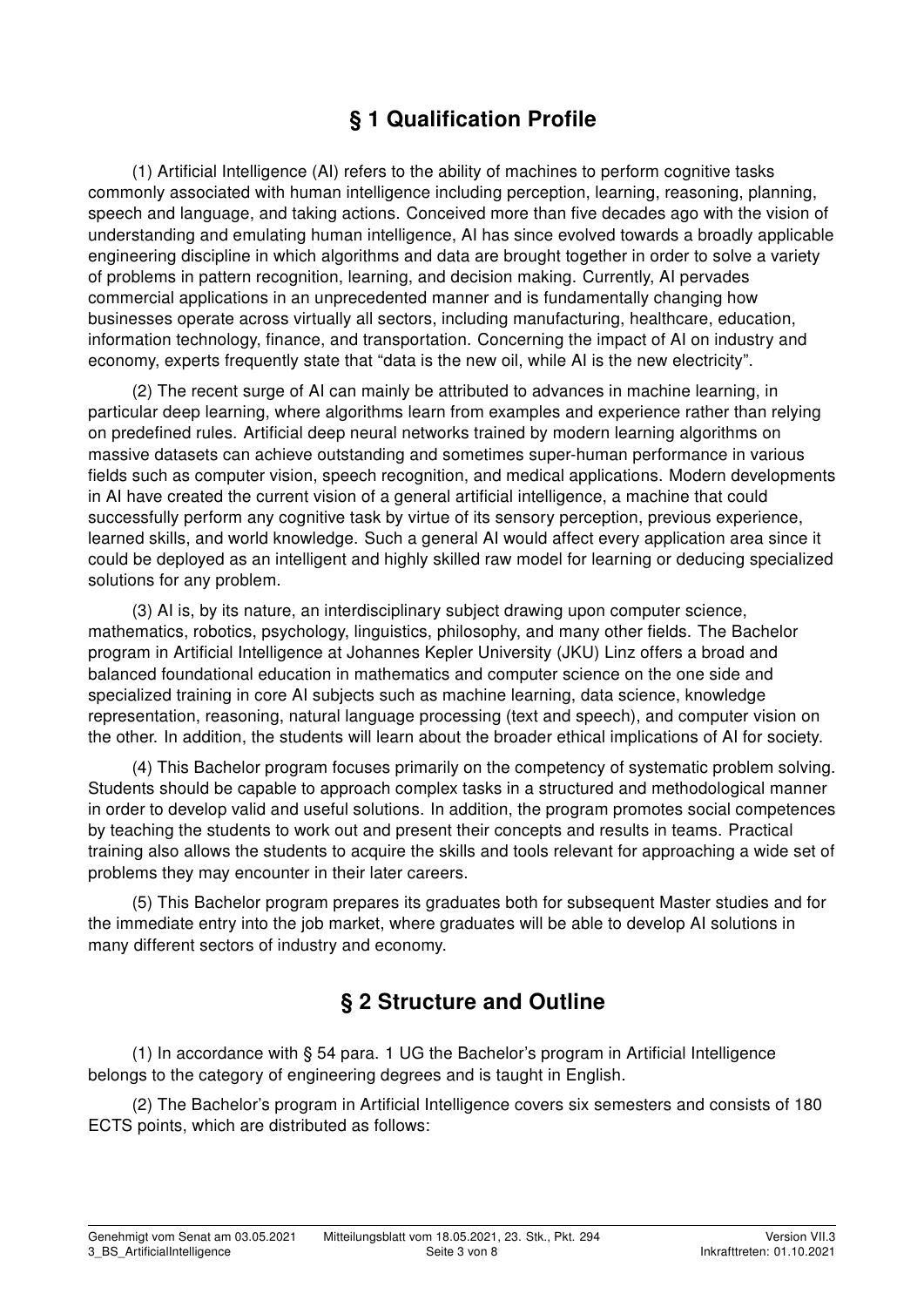| <b>Subjects</b>           | <b>ECTS</b> |
|---------------------------|-------------|
| <b>Mandatory Subjects</b> | 162         |
| <b>Bachelor's Thesis</b>  | 9           |
| <b>Free Electives</b>     | 9           |
| Total                     | 180         |

(3) For Free Electives students have to pass examinations corresponding to 9 ECTS points, which can be chosen from any recognized national or international post-secondary educational institution. The Free Electives shall provide additional skills beyond the Bachelor's program in Artificial Intelligence and can be taken anytime during the Bachelor's study.

(4) This program is, with certain restrictions, suitable for students with professional duties or supervision obligations. Most lectures and combined courses are also offered in digital form (streaming). In general, there is no obligation to attend lectures, although attendance is recommended. In combined courses, exercises, seminars, and practical works, attendance is sometimes mandatory. For exams, it cannot be guaranteed that they will be offered in digital form or at the end of the day. Working students must expect an extended period of study.

- (5) Courses are usually offered only once per year.
- (6) The recommended course of study is shown in the annex 1.

#### § 3 Studies Introductory and Orientation Phase

(1) According to § 66 para. 1 UG the introductory and orientation phase consists of courses which give an overview of the fundamental contents and structure of the corresponding curriculum of studies. The introductory and orientation phase of the Bachelor's program in Artificial Intelligence covers courses amounting to 9 ECTS points in total, which can be chosen out of the following list:

| Code            | of<br><b>Type</b> | <b>Name</b>                                | <b>ECTS winter</b> | <b>ECTS</b> |  |
|-----------------|-------------------|--------------------------------------------|--------------------|-------------|--|
|                 | course            |                                            | term               | summer term |  |
| 536AIBAIAIV19   | VL                | Introduction to AI                         | 3                  |             |  |
| 536AIBAHO1V2 VL |                   | Hands-on All                               | 1.5                |             |  |
| 536AIBAHO1U1 UE |                   | Hands-on Al I                              | 1.5                |             |  |
| 536COSCPP1V VL  |                   | Programming in Python I                    | 3                  |             |  |
| 536COSCPP1U UE  |                   | Programming in Python I                    | 3                  |             |  |
| 521THEOLOGV VL  |                   | Logic                                      | 3                  |             |  |
| 536MATHAI1V1 VL |                   | Mathematics for AI I                       | 6                  |             |  |
| 536AIBAHO2V2 VL |                   | Hands-on Al II                             |                    | 1.5         |  |
| 536AIBAHO2U1 UE |                   | Hands-on AI II                             |                    | 3           |  |
| 536COSCAD1V VL  |                   | Algorithms and Data<br><b>Structures 1</b> |                    | 3           |  |
| 536COSCPP2V VL  |                   | Programming in Python II                   |                    | 1.5         |  |
| 536COSCPP2U UE  |                   | Programming in Python II                   |                    | 1.5         |  |
| 536MATHAI2V1 VL |                   | Mathematics for AI II                      |                    | 6           |  |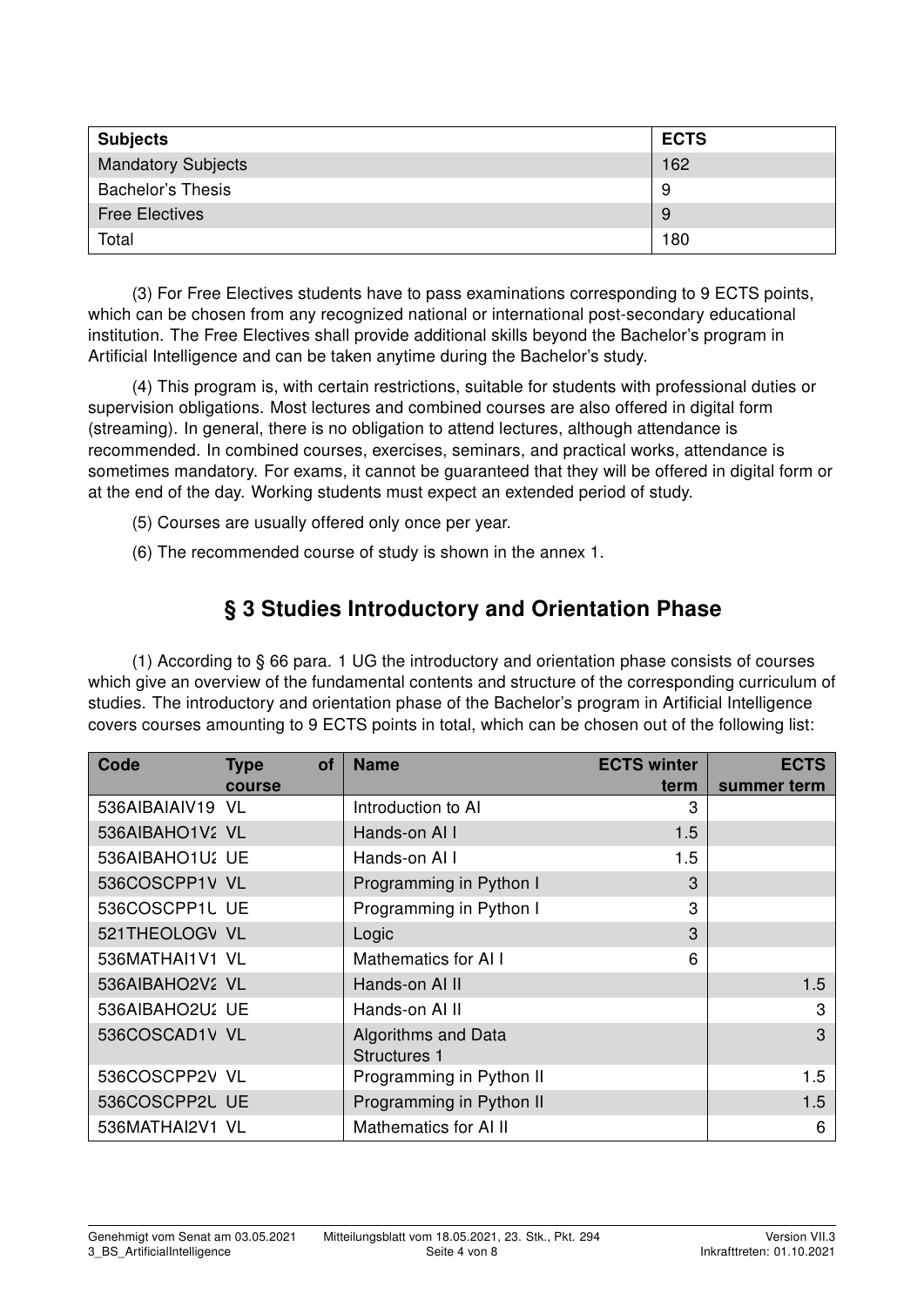(2) Before completion of the introductory and orientation phase further courses to an extent of 21 ECTS points can be chosen out of the following list:

| Code               | <b>Type</b><br>of | <b>Name</b>                                       | <b>ECTS winter</b> | <b>ECTS</b> |
|--------------------|-------------------|---------------------------------------------------|--------------------|-------------|
|                    | course            |                                                   | term               | summer term |
| 536AISOLAIK2       | <b>KV</b>         | Lecture Series Artificial<br>Intelligence         | 1.5                |             |
| 536AISORAIK1       | <b>KV</b>         | Responsible AI                                    | 3                  |             |
| 521THEOLOGU UE     |                   | Logic                                             | 1.5                |             |
| 536MATHAI1U1       | <b>UE</b>         | Mathematics for AI I                              | 3                  |             |
| 536AISOTASK1       | KV                | <b>Technology and Society</b>                     |                    | 3           |
| 536COSCAD1U        | <b>UE</b>         | Algorithms and Data<br><b>Structures 1</b>        |                    | 1.5         |
| 536DASCSTAV        | <b>VL</b>         | <b>Statistics for AI</b>                          |                    | 3           |
| 536DASCSTAU        | <b>UE</b>         | <b>Statistics for AI</b>                          |                    | 3           |
| 536MATHAI2U1       | UE                | Mathematics for AI II                             |                    | 3           |
| <b>INBIPVOAINT</b> | VO                | Artificial Intelligence                           | 3                  |             |
| <b>INBIPUEAINT</b> | <b>UE</b>         | Artificial Intelligence                           | 1.5                |             |
| <b>INBIPVOALG2</b> | VO                | Algorithmen und<br>Datenstrukturen 2              | 3                  |             |
| INBIPUEALG2        | UE                | Algorithmen und<br>Datenstrukturen 2              | 1.5                |             |
| 536DASCBMDA        | <b>KV</b>         | <b>Basic Methods of Data</b><br>Analysis          | 3                  |             |
| 921DASIVIAV11 VL   |                   | <b>Visual Analytics</b>                           | 3                  |             |
| 536DASCVIAU1       | <b>UE</b>         | <b>Visual Analytics</b>                           | 1.5                |             |
| 536MLPEMSTV VL     |                   | Machine Learning:<br><b>Supervised Techniques</b> | 3                  |             |
| 536MLPEMSTU UE     |                   | Machine Learning:<br><b>Supervised Techniques</b> | 1.5                |             |
| 536MATHAI3V1 VL    |                   | Mathematics for AI III                            | 6                  |             |
| 536MATHAI3U1 UE    |                   | <b>Mathematics for AI III</b>                     | 3                  |             |

# § 4 Mandatory Subjects/Modules

(1) The following subjects have to be completed successfully:

| Code      | <b>Name</b>                            | <b>ECTS</b> |
|-----------|----------------------------------------|-------------|
| 536AIBA21 | Al Basics and Practical Training       | 25.5        |
| 536AISO19 | AI and Society                         | 10.5        |
| 536COSC19 | <b>Computer Science</b>                | 18          |
| 536DASC21 | Data Science                           | 33          |
| 536KNRR19 | Knowledge Representation and Reasoning | 13.5        |
| 536MLPE19 | Machine Learning and Perception        | 18          |

continue next page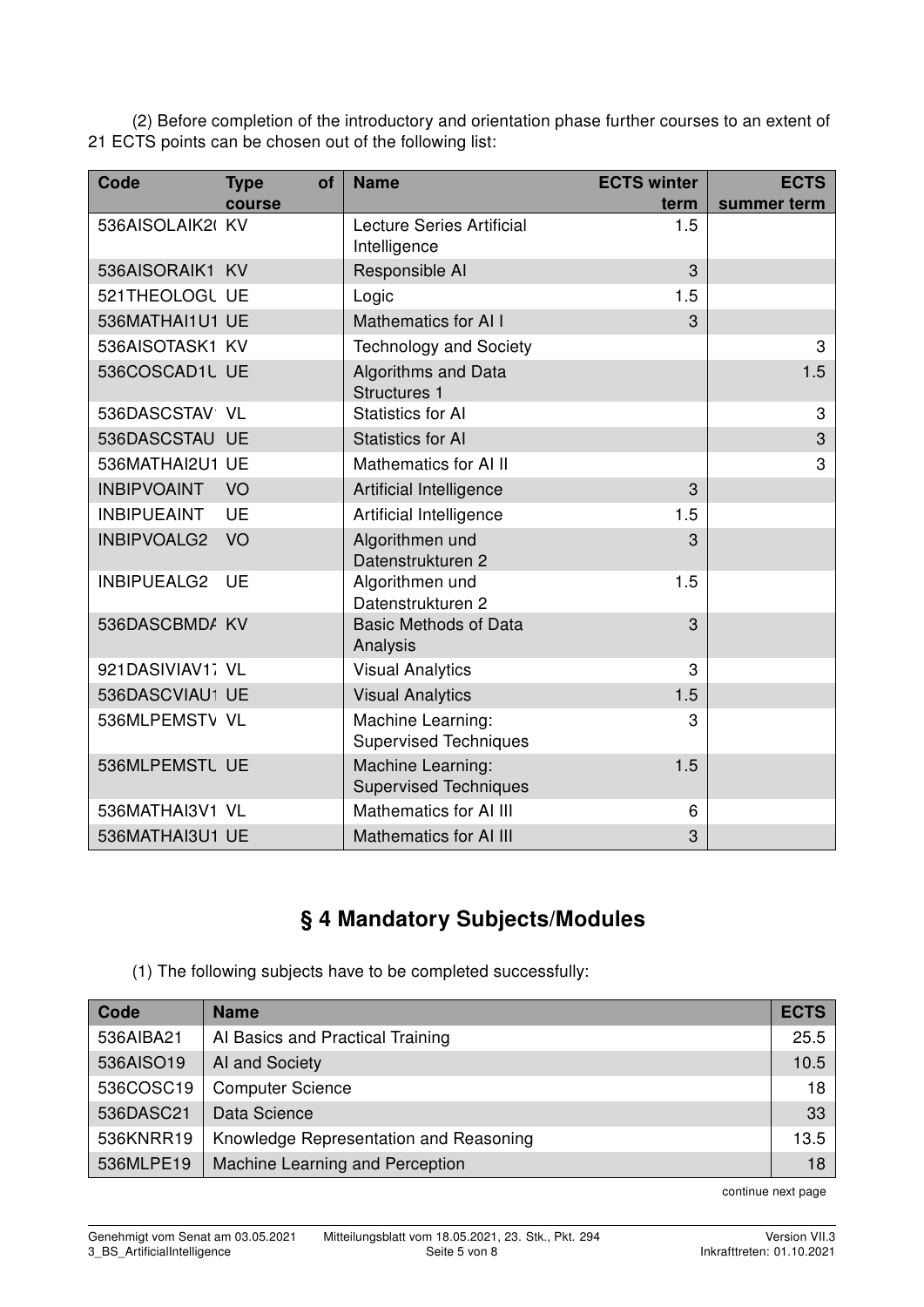| Code                    | <b>Name</b>                        | <b>ECTS</b> |
|-------------------------|------------------------------------|-------------|
| 536MATH19   Mathematics |                                    |             |
|                         | 536ARSP19   Area of Specialization |             |

(2) Courses chosen within the subject Area of Specialization cannot be chosen again in the Master studies.

#### § 5 Courses

(1) The names and the types of all courses of the mandatory subjects as well as their ECTS points, their duration in hours per week, their codes, their registration requirements, and their admission procedures (in case of limited availability of places) are described in the study handbook of JKU (studienhandbuch.jku.at).

(2) The possible types of courses as well as the examination regulations are described in §§ 13 and 14 of the JKU statute (Section "Studienrecht").

## § 6 Bachelor's Thesis

(1) Students of the Bachelor's program Artificial Intelligence must complete a Bachelor's Thesis according to § 80 UG in the course SE "Bachelor's Thesis Seminar in AI" (536BAARBTSS19).

(2) The Bachelor's Thesis will be graded in combination with the "Bachelor's Thesis Seminar in AI" by the teacher of this course.

(3) The Curricular Committee for Artificial Intelligence may specify guidelines for the formal structure of a Bachelor's Thesis.

(4) The topic of the Bachelor's Thesis has to be expressed in the certificate.

# § 7 Examination Regulations

(1) The regulations for subject examinations and course examinations are described in the study handbook of JKU (studienhandbuch.jku.at).

(2) The Bachelor's program in Artificial Intelligence is concluded by a Bachelor's Examination. The Bachelor's Examination consists of the successful completion of mandatory subjects according to § 4. In order to graduate, students must also receive a passing grade for their Bachelor's thesis as well as for the free electives examinations.

continuation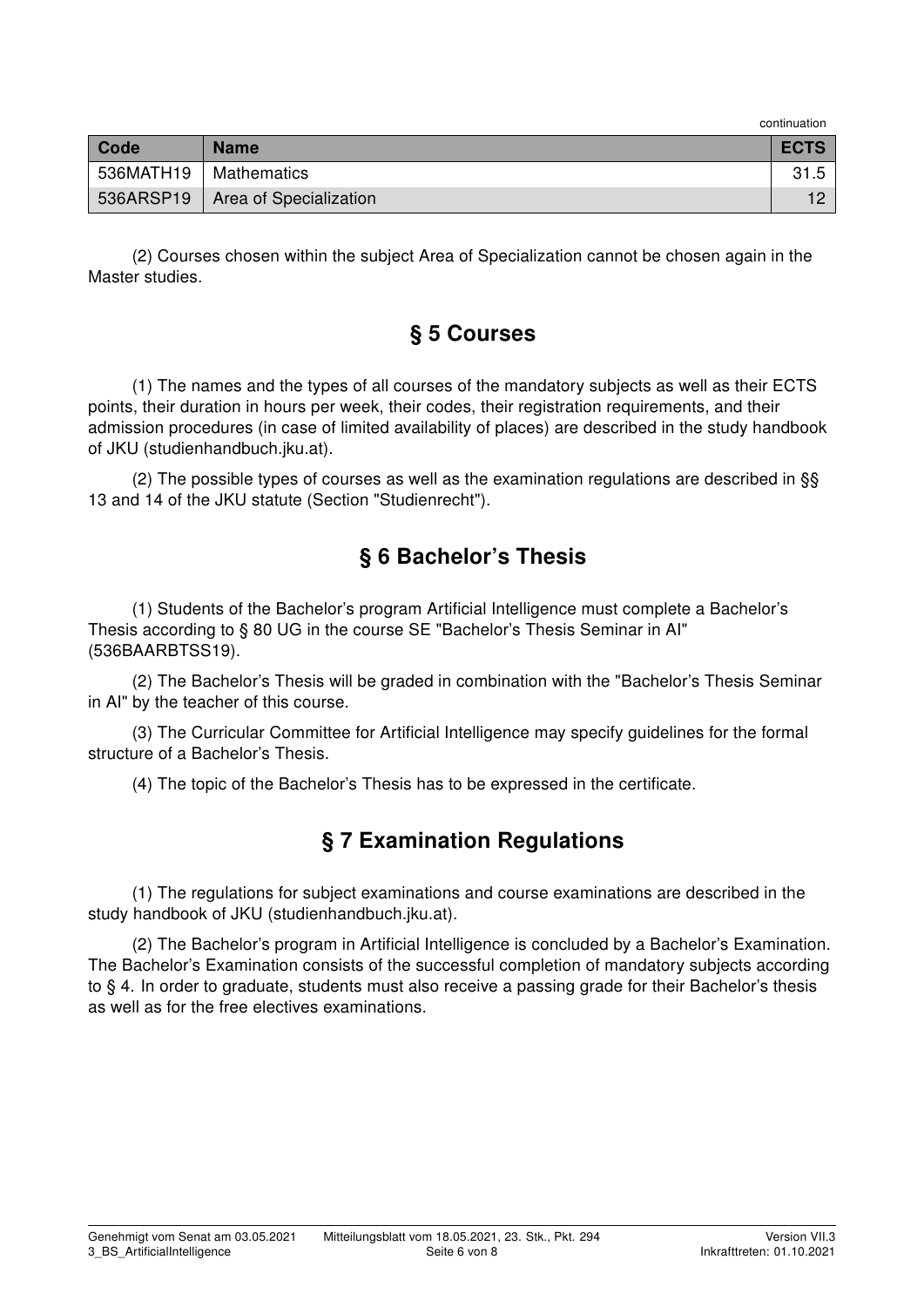### § 8 Academic Degree

(1) Graduates of the Bachelor's program in Artificial Intelligence are awarded the academic degree "Bachelor of Science", abbreviated "BSc" or "BSc (JKU)".

(2) The certificate about the academic degree is issued in English and in German.

# § 9 Legal Validity

(1) This curriculum comes into effect on October 1st, 2019.

(2) § 3, § 10 and annex 1 as published in the official newsletter of the Johannes Kepler University Linz on June 30<sup>th</sup>, 2020, 30<sup>th</sup> piece, item 350 will take effect on October 1<sup>st</sup>, 2020.

(3)  $\S$  2 para. 4, 5 and 6,  $\S$  3 para. 1,  $\S$  4 para. 1,  $\S$  10 and annex 1 as published in the official newsletter of the Johannes Kepler University Linz on May 18<sup>th</sup>, 2021, 23<sup>rd</sup> piece, item 294 will take effect on October 1<sup>st</sup>, 2021.

#### § 10 Transitional Arrangements

(1) For students who have passed examinations within the curriculum of the Bachelor's program in Artificial Intelligence in a previous version, the equivalences listed in the study handbook of JKU apply.

(2) In addition to the equivalences given in the study handbook of JKU, following equivalences are effective:

Table A: Equivalence of subject packages

| Package of subjects in the Bachelor's         | equivalent package of subjects in the         |
|-----------------------------------------------|-----------------------------------------------|
| program in Artificial Intelligence version of | Bachelor's program in Artificial Intelligence |
| 2019                                          | version of 2021                               |
| 536AIBA19: AI Basics and Practical Training   | 536AIBA21: AI Basics and Practical Training   |
| $(26$ ECTS) +                                 | $(25.5$ ECTS) +                               |
| 536DASC19: Data Science (32.5 ECTS)           | 536DASC21: Data Science (33 ECTS)             |